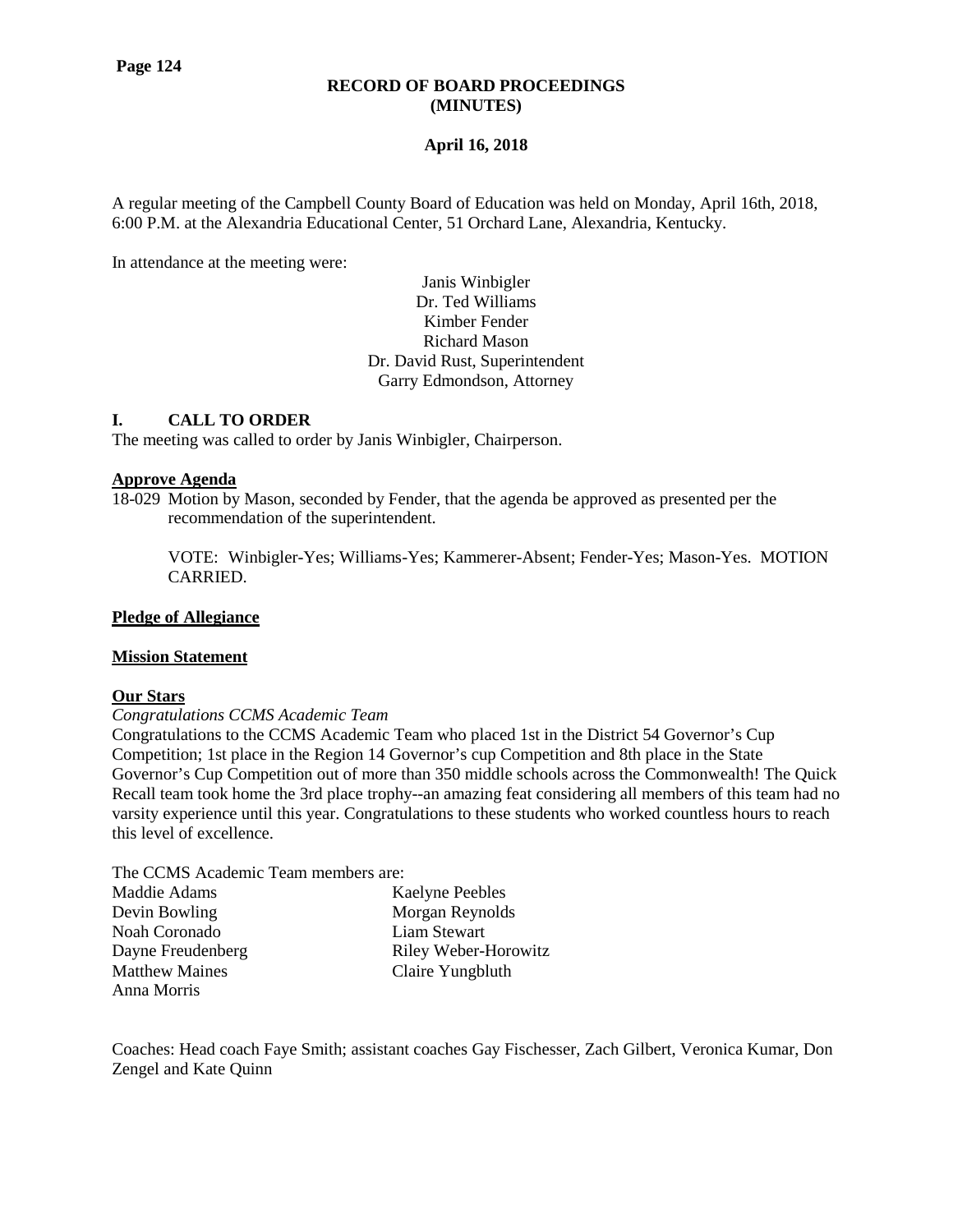#### **Page 125**

#### *Congratulations CCMS Math Counts Team*

Congratulations to the CCMS Math Counts Team who are the 2018 Northern Kentucky Chapter Champions. In addition to placing first overall, each of the team members were recognized on the top ten roster.

| Team members are:     |              |
|-----------------------|--------------|
| Noah Coronado         | Anna Morris  |
| <b>Matthew Maines</b> | Ethan Taylor |

#### *Congratulations CCHS Academic Team*

Congratulations to the CCHS Academic Team who placed 1st in the 36th District Governor's Cup Competition; 1st place in the 9th Region Governor's Cup Competition and as runner-up in the State Governor's Cup Competition.

The Campbell County High School Academic Team reeled off six straight thrilling quick recall wins at the State Governor's Cup before finally losing a close match to Raceland in the championship match. Campbell County is the first high school team since 2011 to reach the finals in quick recall for two consecutive years, having won the championship in 2017.

The CCHS Academic Team members are:  $Q_{\text{rel}}$  (defined  $R_{\text{rel}}$ ) and  $R_{\text{rel}}$ 

| <b>QUICK Recall</b>           |                     |
|-------------------------------|---------------------|
| Mitchell Turner (captain)     | Michael Boyd        |
| Joel Sebastian                | Lauren Taylor       |
| Jaclyn Fischesser             | Raychel Kool        |
| Carly Karrick                 | Jayden Coleman      |
| <b>JT</b> Reagor              | Grace Songer        |
| Nate Asbury                   | <b>Ethan Schnee</b> |
| Nicholas Yungbluth            | Abby Clark          |
| <b>Future Problem Solving</b> |                     |
| Nicholas Yungbluth            | Jade Freudenberg    |
| Corey Robinson                | Jacob Finerty       |
| Padgett Hedger                |                     |
| <b>Composition Writers</b>    |                     |
| Jacob Finerty                 |                     |
| Chase Green                   |                     |

Coaches: Head coach Christopher Manker; assistant coach Donn Manker; FPS and assistant coach Linda Weber.

#### *National Merit Finalists*

Leah Rinehard

Congratulations to Jaclyn A. Fischesser, Joshua Mitchell, Joel Sebastian, and Benjamin Turner! All four have made it to the finalist round of the National Merit Scholarship process. This is a very prestigious scholarship.

#### *Campbell Ridge Elementary Regional Governor Cup Winners*

Congratulations to Allie Rawe who placed 2nd in science and Nathan Feiler who placed 2nd in language arts at the Regional Governor's Cup Competition. We are proud of you!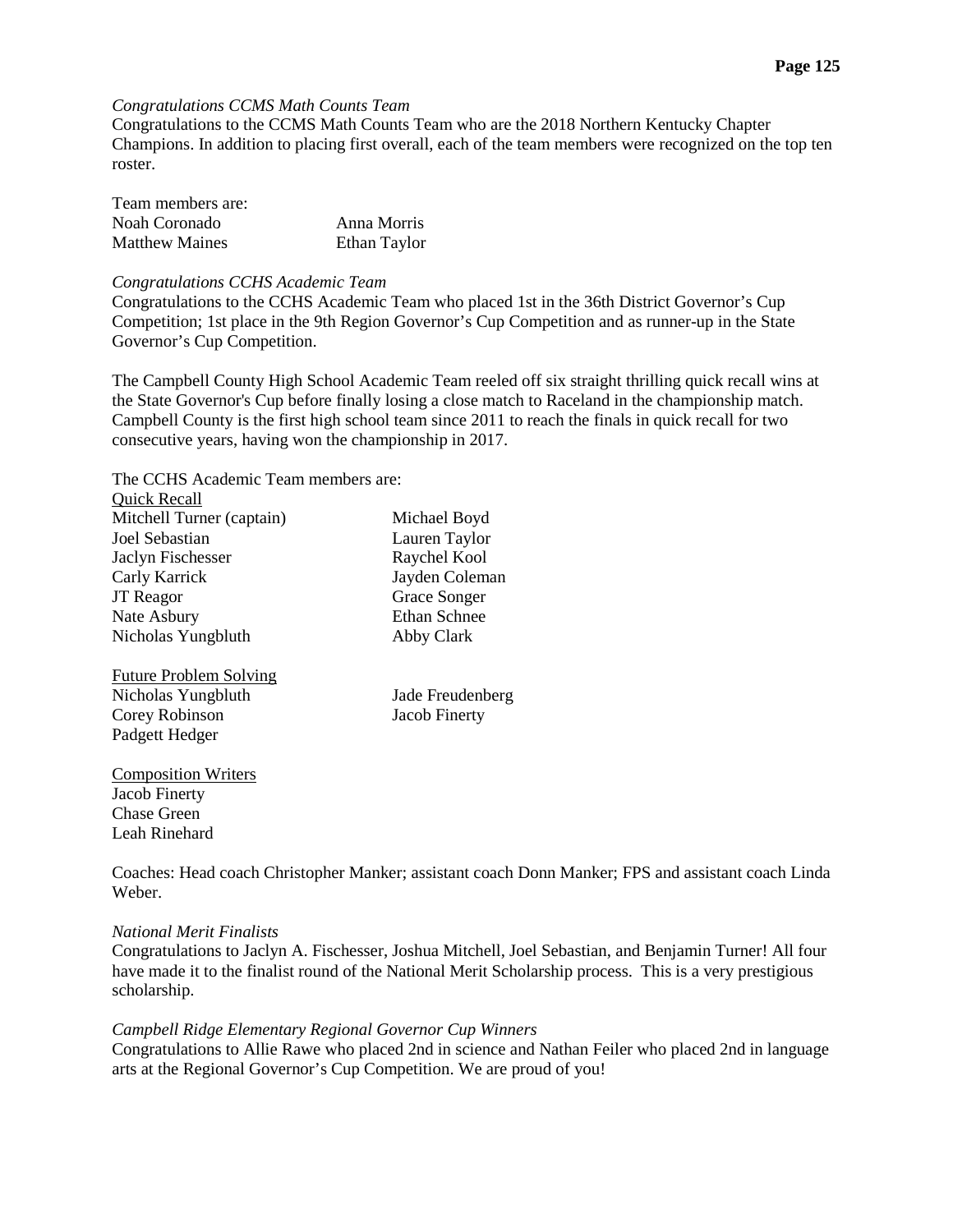### **Page 126**

*Campbell Ridge Elementary 27th Annual Zaner-Bloser Handwriting Contest Winners* Congratulations to the following students at Campbell Ridge Elementary who were KY state level winners in the 27th Annual Zaner-Bloser Handwriting Contest.

### **KY State Level Winners**

- K Gavin Heuser
- 1 Sarah Wendel
- 2 Payton Plunkett
- 3 Grant Holbrook
- 4 Samantha Perry
- 5 Justine Cooper

\*Nicholas Maxim Special Award for Penmanship – Gracie Jordan

Each student competed in their classroom and in their grade level to be school level winners. As a state level winner, all of these students will now have their entries judged for the Grand National Champion title. Students were awarded a gold state winner medallion. Their teachers have received an engraved glass diamond award and Campbell Ridge has received a \$200 Zaner-Bloser coupon.

## *Regional Science and Engineering Fair of Northern Kentucky Winners*

Congratulations to the following Crossroad Elementary students who placed in the Regional Science and Engineering Fair held at Northern Kentucky University.

William Haas - 1st Place in Plant Science

Cole Crowley – 1st Place in Engineering: Electrical and Mechanical

Aden Russelberg – 1st Place in Engineering: Materials a& Bioengineering

## *Congratulations Conservation Art Award Winners*

Congratulations to Rita Wolfe and Madelyn Steffen who are Crossroad Elementary School winners for the Campbell County Conservation Art Awards.

# *CCHS Artists Don't Mess Around*

The Northern Region Art Awards Competition was held during the weekend of March 9th. Out of CCHS's 17 entries, 14 earned recognition. Out of those who earned recognitions, the following students placed in 1st – 3rd place.

Congratulations to the following students: Jessie Keubbing -- 1st place - Fashion Design -- will move onto the All-state competition Ashlyn Hill -- 2nd place -- Fashion Design Casey Rauch -- 2nd place -- Graphic Design Tabitha Phelps -- 3rd place – Photography

#### *Congratulations CCHS Boys Basketball Team*

Congratulations to the boys' basketball team for winning the 10th Region Boys Basketball Tournament Championship and making it all the way to the State quarterfinals! They had an outstanding season with a 29-6 record.

- Team members: Joel Day Andrew Helton Nolan Losure Coaches: Tanner Clos Chandler Farmer Garret Beiting Dave Orth Jesse Russell Noah Wirth Trevor Davis Jerry Gross Nate Schaefer **Iordan Gross** Brett White Brett White Reid Jolly **Hunter Reinhart** Brent Sowder Grant Jolly **Solution Community Community** Kyle Hart **Solution Community Community Community** Jon Wirth Drew Wilson **Dane Hegyi** Nolan Boone Tanner Lawrence Jimmy Ramsey
	-
- 
-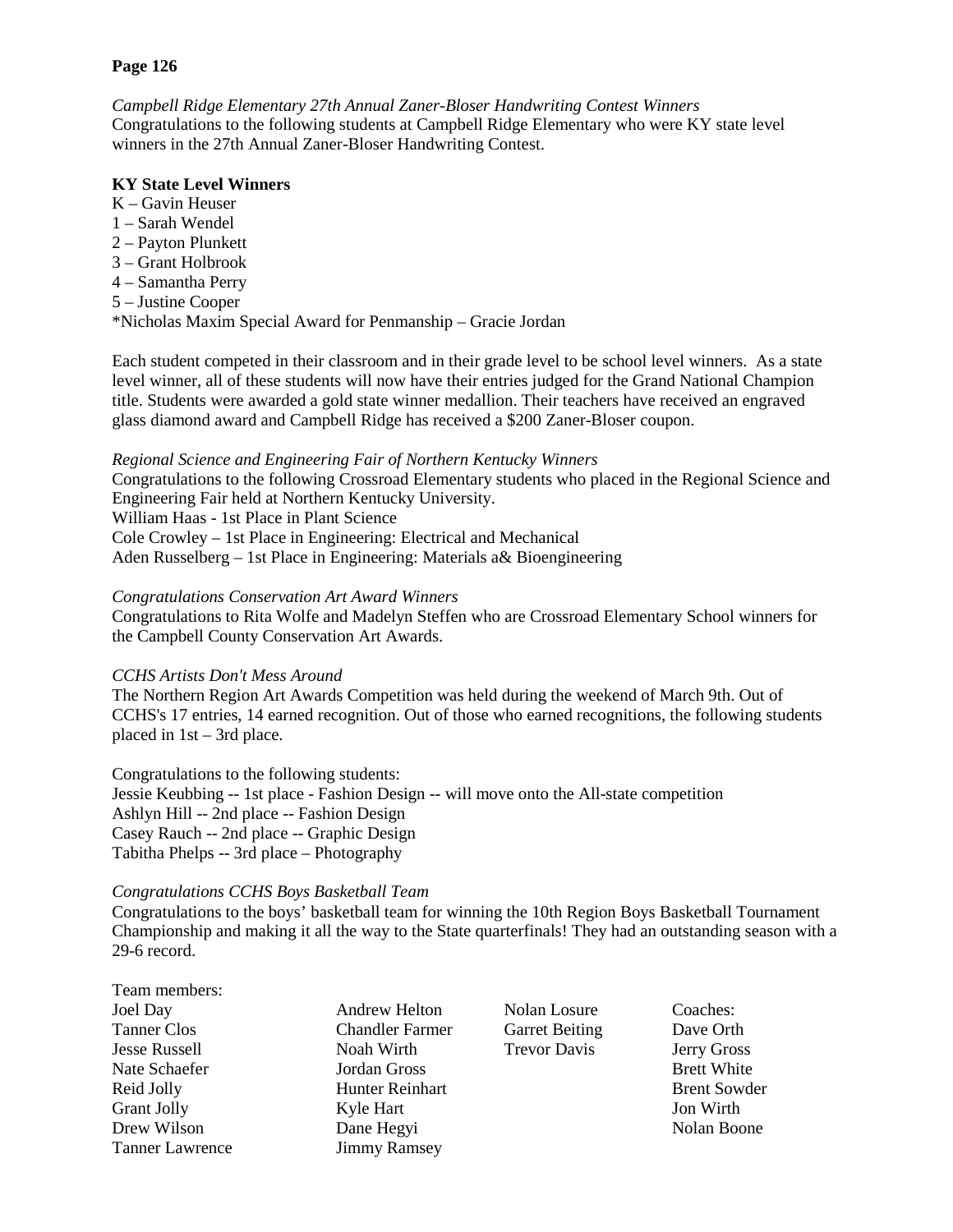*Congratulations CCHS Girls Basketball Team*

Congratulations to the girls' basketball team for their outstanding season! They were 37th District Tournament Champions and made it to Regional Semi-Finalists!

Team members: Taylor Clos Coaches: Leah Fleckenstein Beau Menefee Mallory Holbrook Kristin White Jalyn Jackson Gary Bertsch Kylie Koeninger Adam Dullaghan McKinlee Miller Kennedy Berkley<br>
Hope Russell Server Note and Server Allen Server Allen Server Allen Server Allen Server Allen Server Allen Server Allen Server Allen Server Allen Server Allen Server Allen Server Allen Serv Hope Russell Mackenzie Schwarber Jada Scott Chloe Seckman Lexie Stapleton Haley Turner Taylor Watson Tamara Wells Gracie Holland – Practice Player for Post Season

Scorebook: Mrs. White

Manager: Destyne Garmon

Statistics<sup>.</sup> Taylor Peterson

#### *Taylor Clos Selected for 2018 Miss Kentucky Basketball Nominee*

Congratulations to Taylor Clos for being selected as a candidate for 2018 Miss Kentucky Basketball. This prestigious award has been announced by the Kentucky Lions Eye Foundation (KLEF) since 1976. Taylor was also nominated as KABC 10th Region Player of the Year!

#### *Congratulations Coach Menefee*

Congratulations to Coach Beau Menefee who was nominated as KABC 10th Region Coach of the Year!

#### **Recess**

As provided in the agenda (as approved), the Board briefly recessed.

#### **School Presentation**

Grant's Lick Elementary *David Enzweiler, Principal*

## **II. COMMUNICATIONS Audience Comments**

#### **Superintendent Comments**

**Board Member Comments**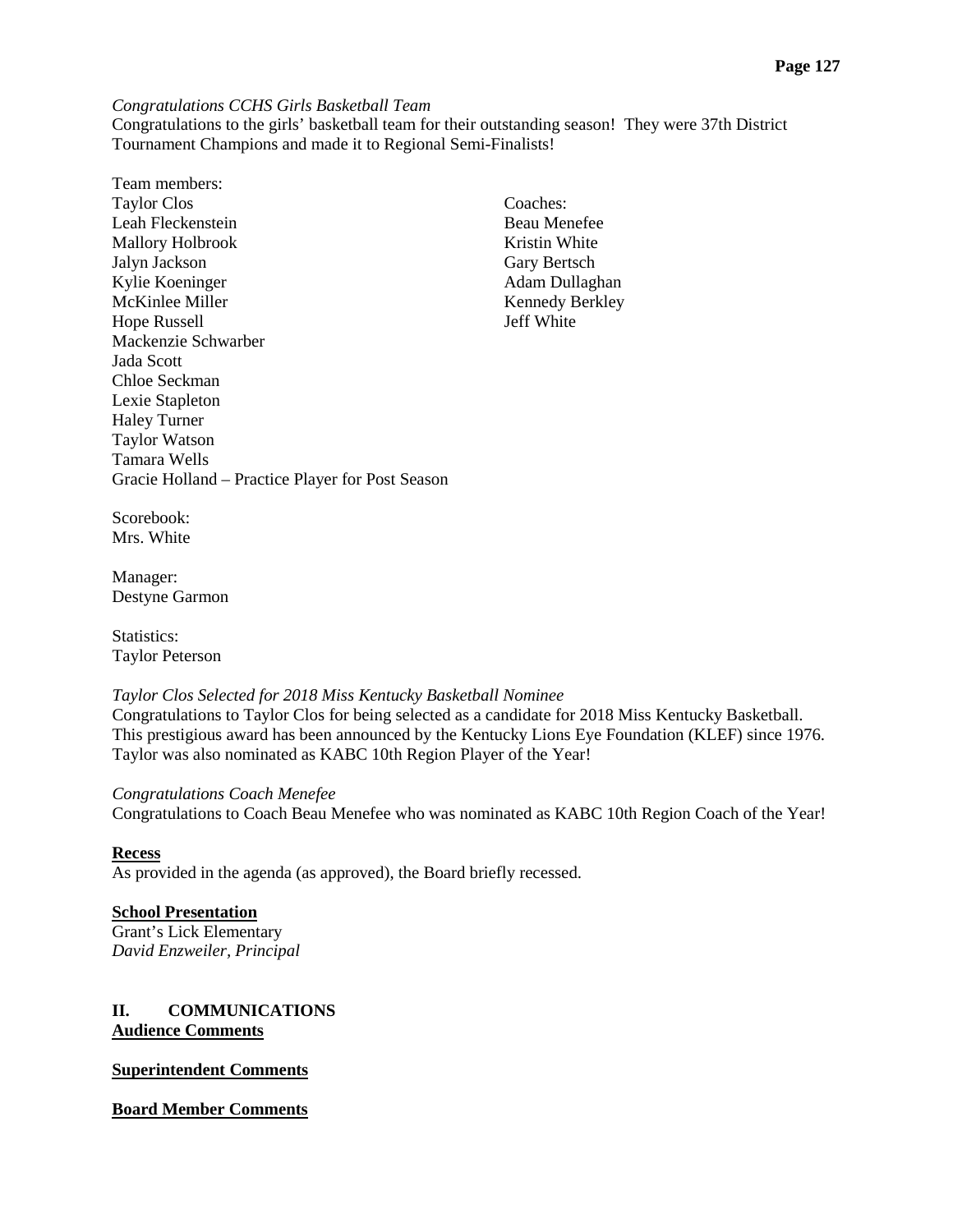# **Personnel Actions**

| <b>NAME</b>        | <b>POSITION</b><br><b>ACTION/</b><br><b>REASON</b> |                    | <b>EFFECTIVE</b> | <b>LOCATION</b>  |
|--------------------|----------------------------------------------------|--------------------|------------------|------------------|
|                    | <b>Family Resource</b>                             |                    |                  |                  |
| Bates, Linda       | Coordinator                                        | Resigned           | 4/20/2018        | <b>CCMS</b>      |
| Geisel, Jacqueline | Paraeducator                                       | Retired            | 3/31/2018        | <b>CCMS</b>      |
| Girty, Eric        | <b>Bus Driver</b>                                  | Hired              | 3/5/2018         | Transportation   |
|                    | Lunchroom                                          |                    |                  |                  |
| Heaton, Debra      | monitor                                            | Resigned           | 3/29/2018        | Crossroads       |
| Hyden, Melinda     | Teacher                                            | Retired            | 6/1/2018         | Crossroads       |
| Kouns, Nancy       | Paraeducator                                       | Retire             | 6/30/2018        | Cline            |
| Lanter, Timothy    | <b>Homeless Tutor</b>                              | Hired              | 4/9/2018         | Campbell Ridge   |
| McCafferty, Irene  | Custodian                                          | Hired              | 4/2/2018         | <b>CCHS</b>      |
|                    | Preschool                                          |                    |                  |                  |
| McCarty, Whitney   | Teacher                                            | Hired              | 7/1/2018         | Reiley           |
| Moore, Matthew     | Principal                                          | Hired              | 7/1/2018         | <b>CCMS</b>      |
| Owens, Joyce       | <b>Title One Tutor</b>                             | Hired              | 4/9/2018         | Campbell Ridge   |
| Page, Angela       | Title One Tutor                                    | Hired              | 4/9/2018         | Campbell Ridge   |
| Seever, Deborah    | <b>Food Service Asst</b>                           | Retired            | 6/30/2018        | <b>CCMS</b>      |
| Simington, Paul    | <b>Bus Driver</b>                                  | 3/19/2018<br>Hired |                  | Transportation   |
| Smith, Faye        | Teacher                                            | Retired            | 6/30/2018        | <b>CCMS</b>      |
| VandeWater,        | <b>LMC</b>                                         |                    |                  |                  |
| Christopher        | Paraeducator                                       | Resigned           | 3/23/2018        | Ridge/Crossroads |

### **Substitutes**

| Lucas, Lauren    | Sub Nurse       | Hired | 2/26/2018 | District Wide |
|------------------|-----------------|-------|-----------|---------------|
|                  | Sub             |       |           |               |
| Feiler, Melissa  | Paraeducator    | Hired | 3/22/2018 | District Wide |
|                  | Sub Teacher/Sub |       |           |               |
| Freeman, Felicia | Para            | Hired | 3/14/2018 | District Wide |
|                  | Sub             |       |           |               |
| Herrmann, Amber  | Paraeducator    | Hired | 4/5/2018  | District Wide |
|                  | Sub Teacher/Sub |       |           |               |
| Stevens, Cheryl  | Para            | Hired | 3/14/2018 | District Wide |
| Straub, Terry    | Sub Teacher     | Hired | 4/5/2018  | District Wide |
|                  | Sub Teacher/Sub |       |           |               |
| Turner, Kristin  | Para            | Hired | 4/5/2018  | District Wide |

# **Written Communications and Reports**

SBDM Minutes FRYSC Reports Homeless Services Report Public Relations Report Pupil Personnel Report School Related Field Trip Notifications Field Trip Report – Athletics Field Trip Report – Transportation Declaration of Participation FY2019 POST ("Protecting Our Students & Teachers") Program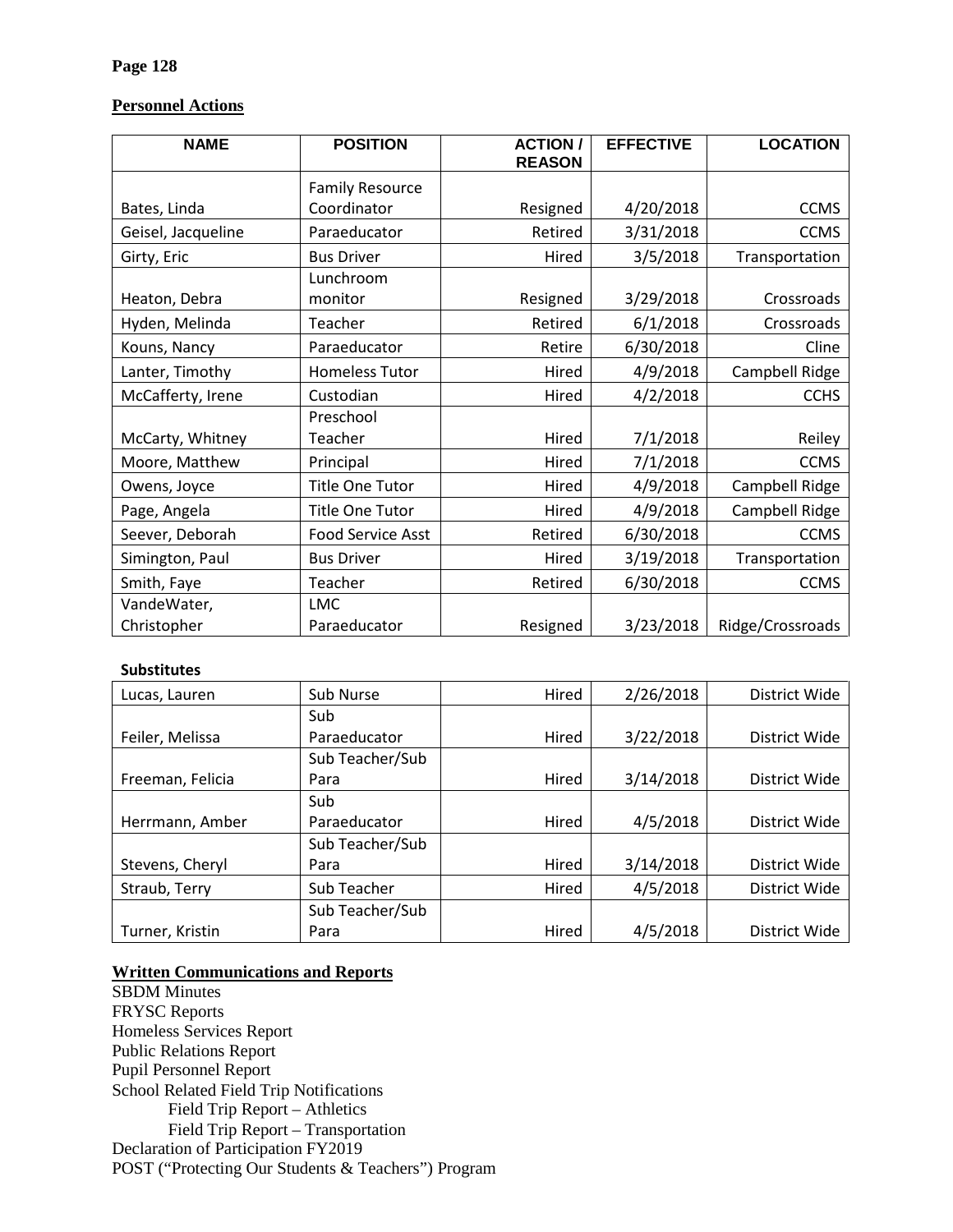### **III. ACTION AGENDA Amended School Calendar 2017-18**

18-030 Motion made by Fender, seconded by Williams, that the amended 2017-18 school calendar for Campbell County Schools, Alexandria Educational Center and Holly Hill be approved as outlined in option B per the recommendation of the superintendent:

## **Amended 2017-18 District Calendar – Option B**

Calendar adjustments stemming from 9 cancellations (7 weather, 1 state tournament, and 1 employee sickness). Option B requires the Board to utilize banked instructional time to forgive two instructional days. If it were to forgive two days, the last day of school for students would be Friday June 1, 2018 and closing day for staff would be Wednesday June 6, 2018. Staff would still need to work the two days the board chose to forgive for students. The district would use 7 make-up days and complete 171 instructional days.

VOTE: Winbigler-Yes; Williams-Yes; Kammerer-Absent; Fender-Yes; Mason-Yes. MOTION CARRIED.

## **Certified Evaluation Plan**

18-031 Motion made by Williams, seconded by Mason, that the Certified Evaluation Plan (CEP) for the 2018-19 school year be approved as presented per the recommendation of the superintendent.

VOTE: Winbigler-Yes; Williams-Yes; Kammerer-Absent; Fender-Yes; Mason-Yes. MOTION CARRIED.

### **BG#18-259 Paving 2018 Campbell County Middle and High Schools; Award of Bid and Revised BG-1**

18-032 Motion made by Williams, seconded by Fender, to award the bid to Len Riegler Blacktop, Inc. in the amount of \$113,000 for base bid and alternate no. 1 in the amount of \$10,000 for a total of \$123,000; and approve the revised BG-1 for BG#18-259 Campbell County Schools Paving 2018 Campbell County Middle and High Schools per the recommendation of the superintendent.

VOTE: Winbigler-Yes; Williams-Yes; Kammerer-Absent; Fender-Yes; Mason-Yes. MOTION CARRIED.

### **BG#18-260 Roofing 2018 Alexandria Educational Center and Grant's Lick Elementary; Award of Bid and Revised BG-1**

18-033 Motion made by Fender, seconded by Mason, to award the bid to TruCraft Roofing in the amount of \$115,000 for base bid and alternate no. 1 in the amount of \$7,500 for a total of \$122,500 and approve the revised BG-1 for BG#18-260 Campbell County Schools – Roofing 2018 Alexandria Educational Center and Grant's Lick Elementary School project per the recommendation of the superintendent.

VOTE: Winbigler-Yes; Williams-Yes; Kammerer-Absent; Fender-Yes; Mason-Yes. MOTION CARRIED.

#### **Award of Bid for Security Camera Enhancement**

18-034 Motion made by Fender, seconded by Mason, to award the bid to MobilComm in the amount of \$103,094.93 for district wide security camera enhancement per the recommendation of the superintendent.

VOTE: Winbigler-Yes; Williams-Yes; Kammerer-Absent; Fender-Yes; Mason-Yes. MOTION CARRIED.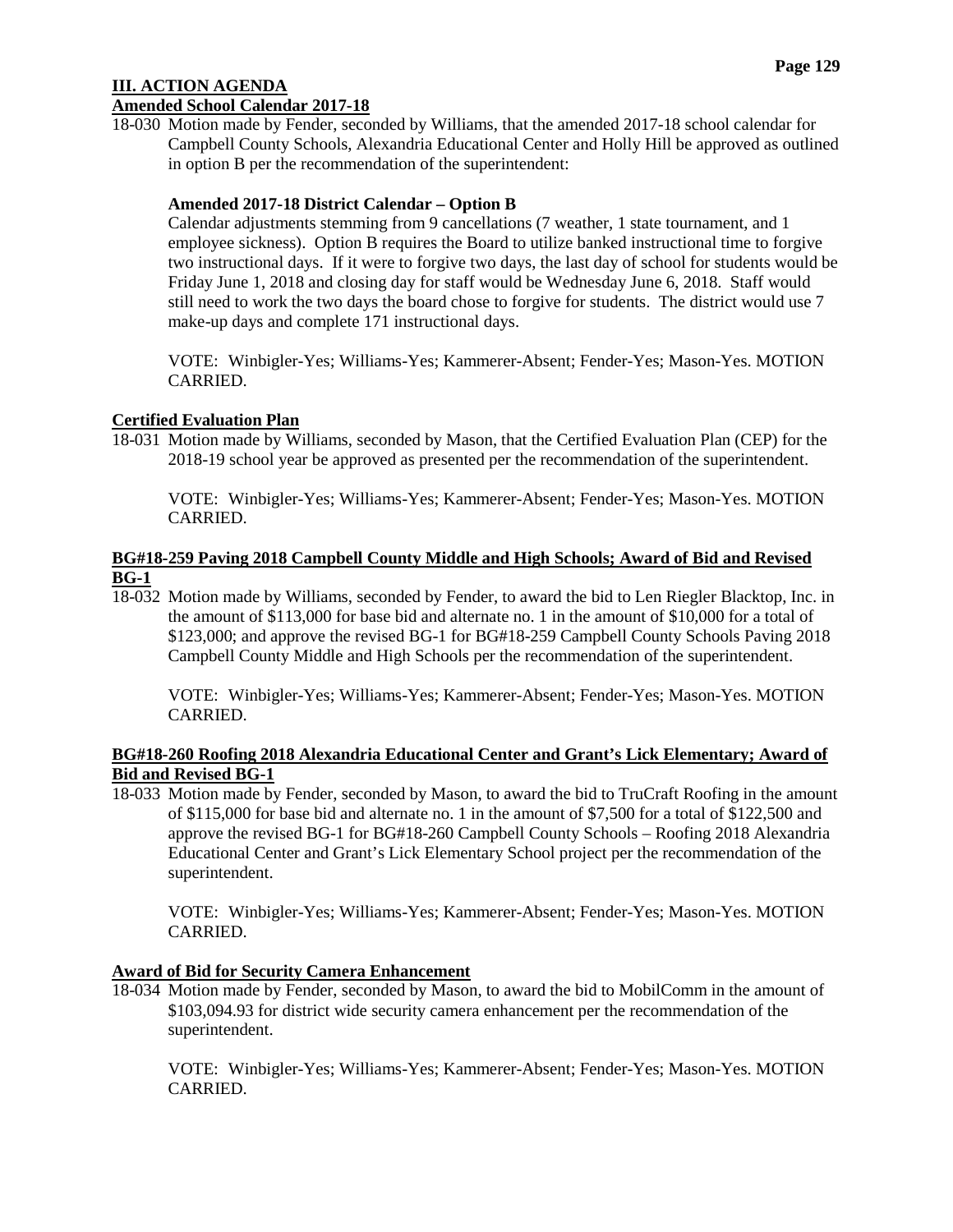#### **Page 130**

#### **Building Modification Request; Cline, Reiley and Grant's Lick Elementary**

18-035 Motion made by Mason, seconded by Williams, that the request to modify the existing front entrance/lobby areas of Cline Elementary, Reiley Elementary and Grant's Lick Elementary be approved thereby increasing security for our students and staff per the recommendation of the superintendent.

VOTE: Winbigler-Yes; Williams-Yes; Kammerer-Absent; Fender-Yes; Mason-Yes. MOTION CARRIED.

# **IV. CONSENT AGENDA**

18-036 Motion made by Fender, seconded by Williams, that the consent agenda be approved per the recommendation of the superintendent.

#### **Minutes**

March 19, 2018 – Regular Meeting March 19, 2018 - Special Meeting March 20, 2018 – Special Meeting

#### **Bills - Addendum**

General Fund # 129059-129191 as listed in the Orders of the Treasurer

#### **Bills – Regular**

General Fund # 129192-129334 as listed in the Orders of the Treasurer

#### **Treasurer's Report**

|                                                                                                       |                  |                    | Campbell County Board of Education |               |                  |
|-------------------------------------------------------------------------------------------------------|------------------|--------------------|------------------------------------|---------------|------------------|
|                                                                                                       |                  | Treasurer's Report |                                    |               |                  |
|                                                                                                       |                  |                    | For Month Ended March 31, 2018     |               |                  |
|                                                                                                       |                  |                    |                                    |               |                  |
|                                                                                                       | <b>Beginning</b> |                    | <b>Expenditures</b>                |               | <b>Ending</b>    |
| <b>Fund</b>                                                                                           | <b>Balance</b>   | <b>Revenues</b>    | <b>Salaries</b>                    | <b>Others</b> | <b>Balance</b>   |
|                                                                                                       |                  |                    |                                    |               |                  |
| General                                                                                               | 17,435,387       | 1,831,072          | (2,030,314)                        | (558, 085)    | 16,678,061       |
|                                                                                                       |                  |                    |                                    |               |                  |
| <b>Sick Leave Retire.</b>                                                                             | 168,257          |                    | 0                                  | $\Omega$      | 168,257          |
|                                                                                                       |                  |                    |                                    |               |                  |
| <b>Committed Funds</b>                                                                                | 400,000          |                    | 0                                  | 0             | 400,000          |
|                                                                                                       |                  |                    |                                    |               |                  |
| <b>Special Revenue</b>                                                                                | (159, 903)       | 106,863            | (259, 962)                         | (108, 024)    | (421, 026)       |
|                                                                                                       |                  |                    |                                    |               |                  |
| <b>District Activity</b>                                                                              | 82,705           | 15,731             |                                    | (8,962)       | 89,473           |
|                                                                                                       |                  |                    |                                    |               |                  |
| <b>Capital Outlay</b>                                                                                 | 222,235          |                    | $\mathbf 0$                        | (14, 627)     | 207,608          |
|                                                                                                       |                  |                    |                                    |               |                  |
| <b>Building</b>                                                                                       | 2,524,521        | 0                  | $\Omega$                           | $\Omega$      | 2,524,521        |
|                                                                                                       |                  |                    |                                    |               |                  |
| <b>Construction</b>                                                                                   | 206,490          | 0                  | 0                                  | 0             | 206,490          |
|                                                                                                       |                  |                    |                                    |               |                  |
| <b>Debt Service</b>                                                                                   | (2, 515, 951)    | 0                  | 0                                  | 40,536        | (2,475,415)      |
|                                                                                                       |                  |                    |                                    |               |                  |
| <b>Food Service</b>                                                                                   | 86,926           | 218,511            | (55, 215)                          | (142, 158)    | 108,064          |
|                                                                                                       |                  |                    |                                    |               |                  |
|                                                                                                       |                  |                    |                                    |               |                  |
| Totals*                                                                                               | \$18,450,667     | 2,172,177          | (2,345,490)                        | (791, 321)    | \$<br>17,486,033 |
| * Cash and cash equivalents in all funds include approx. \$380,545 in investments and certificates of |                  |                    |                                    |               |                  |

deposits yielding 0.615% and the remainder in interest-bearing checking accounts yielding 1.05%.